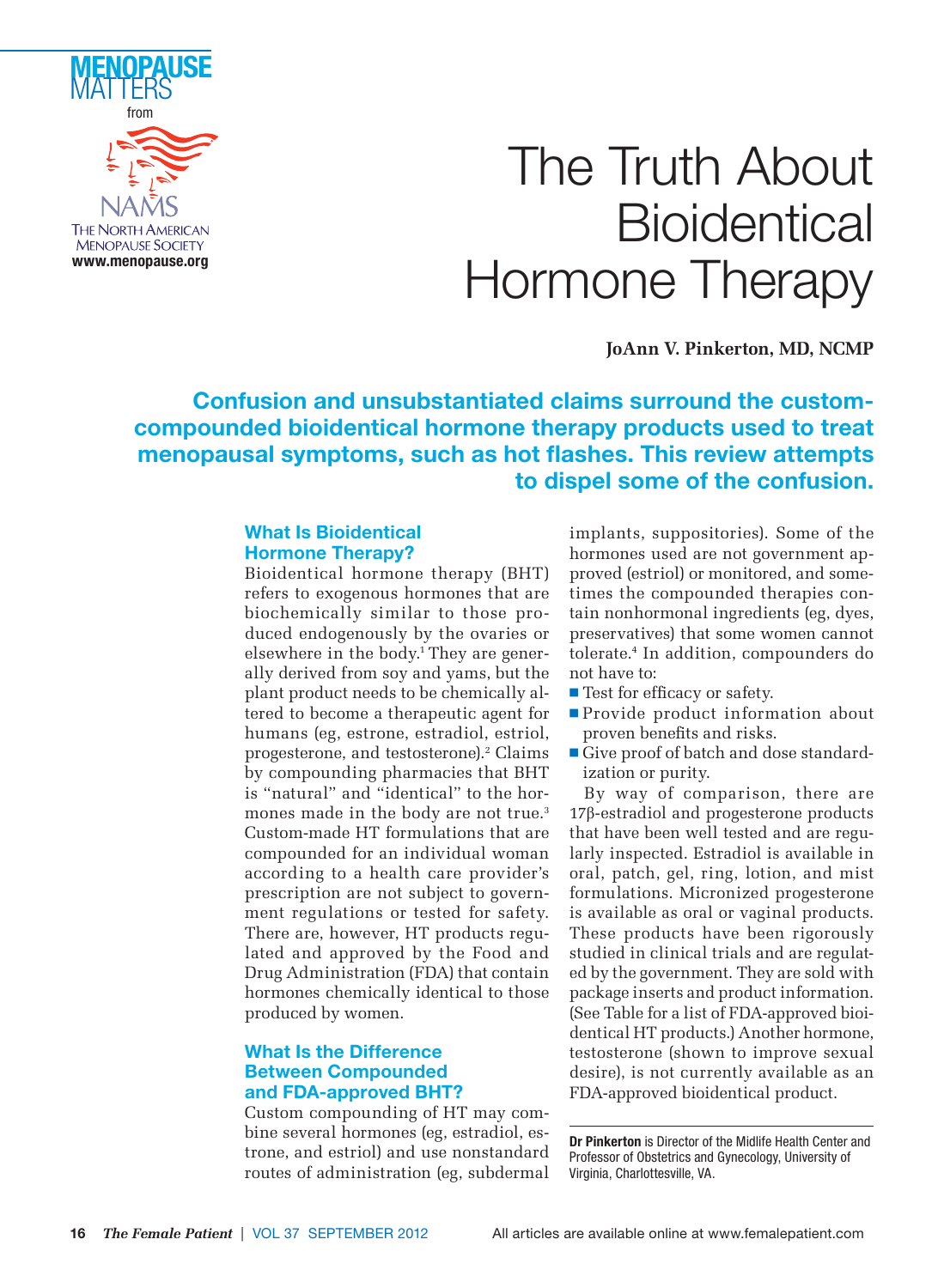Many misconceptions surround the BHT products custom compounded for menopausal symptom relief. Unsubstantiated claims include that BHT promotes weight loss, prevents Alzheimer's disease and breast cancer, and provides control of the aging process.

Here are some unconfirmed statements that need to be dispelled about BHT.

## **Compounded BHT—Busted**

# **Claim: There is good scientific data** to support the safety and efficacy **of compounded BHT.**

**Truth:** No large, long-term studies have been conducted to determine the effectiveness, safety, or adverse effects of compounded BHT. No data have been submitted to the FDA to demonstrate that estriol is safe and effective. The FDA stated in 2008 that pharmacies should not compound products containing estriol unless the prescriber has submitted a valid investigational new drug application.<sup>5,6</sup>

Additionally, custom-compounded BHT does not inform patients of the "black box" warning carried on all FDA-approved HT products about increased risks of myocardial infarction, stroke, invasive breast cancer, pulmonary embolism, and deep vein thrombosis in postmenopausal women. Efficacy claims by self-proclaimed experts, marketers, and popular literature are often false and misleading, creating a population of misinformed women.<sup>7</sup>

## **Claim: Custom-compounded BHT adheres to quality control regulations.**

**Truth:** Because compounding pharmacies are not regulated by the FDA nor are their products tested for quality, purity, and potency, BHT preparations can vary substantially from batch to batch.2,8 Women might overdose or underdose on compounded BHT, and they might be exposed to unidentified risks. Compounding pharmacies buy the hormones from distributors. It is not known how many of the hormones are imported from other countries.

# **Table. FDA-approved Bioidentical Hormone Therapy Products**

| <b>Composition</b>                    | <b>Product Name</b>   |
|---------------------------------------|-----------------------|
| Oral $17\beta$ -estradiol             | Estrace               |
|                                       | Various generics      |
| Oral estradiol acetate                | Femtrace              |
| 17ß-estradiol matrix patch            | Alora                 |
|                                       | Climara               |
|                                       | Esclim                |
|                                       | Fempatch              |
|                                       | Menostar              |
|                                       | Vivelle               |
|                                       | Vivelle-Dot           |
|                                       | Various generics      |
| 17ß-estradiol reservoir patch         | Estraderm             |
| 17ß-estradiol transdermal gel         | EstroGel              |
|                                       | Elestrin              |
|                                       | Divigel               |
| 17β-estradiol topical emulsion        | Estrasorb             |
| 17ß-estradiol transdermal spray       | Evamist               |
| 17β-estradiol vaginal cream           | Estrace vaginal cream |
| 17β-estradiol vaginal ring            | Estring               |
| Estradiol acetate vaginal ring        | Femring               |
| Estradiol hemihydrates vaginal tablet | Vagifem               |
|                                       | Vagifem LD            |
| Estradiol valerate injection          | Delestrogen           |
| Estradiol cypionate injection         | Depot-estradiol       |
| Oral micronized progesterone          | Prometrium            |
| Vaginal progesterone cream            | Crinone*              |
| Vaginal progesterone ovules           | Endometrin*           |

\*FDA approved for infertility, not menopausal hormone therapy.

Complete information available on the NAMS website at www.menopause.org/bioidenticalcharts.pdf.15

**Claim: Salivary testing accurately refl ects a midlife woman's hormone levels. Truth:** Many proponents of compounded BHT promote the testing of estrogen levels in a woman's saliva for prescrib-

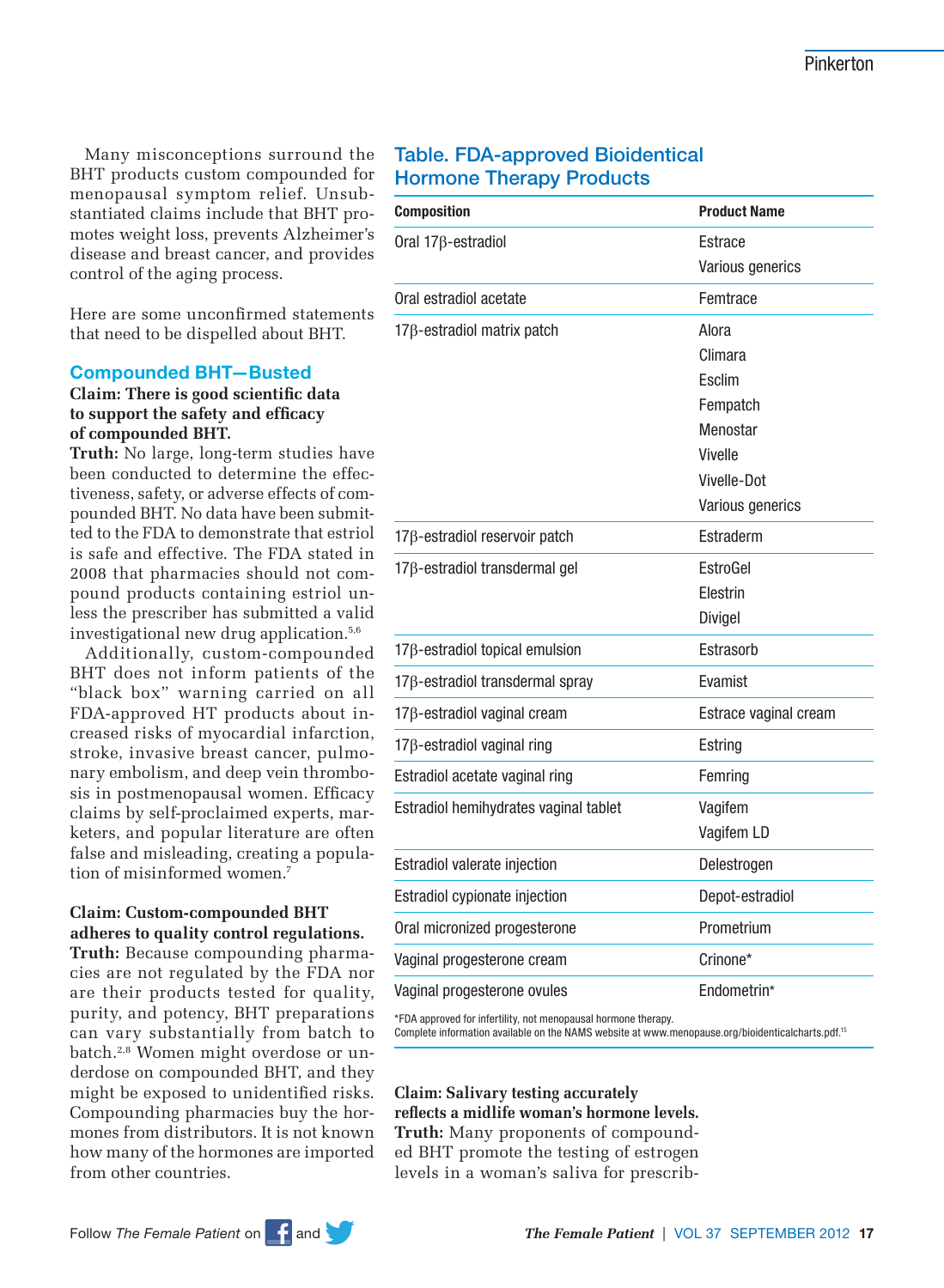# **MENOPAUSE**MATTERS **The Truth About Bioidentical Hormone Therapy**

ing "individualized" HT. There is no scientific basis for using saliva testing to adjust hormone levels.9 Free serum hormone concentrations in a midlife woman's body change from day to day depending on diet, time of day, the specific hormone being tested, and other variables.10 The dosing of compounded

# FOCUS**POINT**

For most women suffering from menopause-related symptoms, commercially available and approved hormone therapy will provide appropriate therapy without the risks of unpredictable custom preparations.

> progesterone is particularly difficult to assess because the levels in serum, saliva, and tissue are markedly different.<sup>2</sup> It is not necessary to test hormone levels to treat symptoms.

## **Claim: Compounded progesterone is adequate to protect the uterus from estrogen.**

**Truth:** The absorption of transdermal compounded progesterone cream is variable and unpredictable. Serum levels of transdermal progesterone were shown in three studies to be insufficient to protect against estrogenic stimulation of the endometrium for women with a uterus.10-12 There were also mixed results in randomized controlled trials of treatment of hot flashes.

# **Claim: Compounding pharmacies that make BHT should be closed down.**

**Truth:** This statement is not true. The FDA has no interest in eliminating appropriate pharmacy compounding and focuses instead on the subset of inappropriate compounders who mislead the public.13 The FDA believes that traditional compounding pharmacists provide a valuable medical service to patients who have not been able to find a commercial product that meets their individual needs. But the majority of symptomatic menopausal women should be able to find an FDA-approved product from the large variety in type of delivery and doses available.

# **Conclusion**

For most women suffering from menopause-related symptoms, commercially available and approved HT will provide appropriate therapy without the risks of unpredictable custom preparations. According to the FDA and NAMS, use of BHT is justified when a woman cannot tolerate some of the ingredients in an approved product, when she needs a lower dose than is available, or she has specific medical needs. There are currently no peer-reviewed scientific data from randomized controlled trials to suggest that compounded HT is safer or more effective than conventional drugs. $4,14$ Neither estriol nor topical progesterone cream has been shown to reduce the risk of osteoporosis or breast cancer or to prevent estrogen-induced endometrial hyperplasia—claims made by certain compounding pharmacies and self-proclaimed experts.

The FDA and NAMS advocate that BHT products should include a patient package insert identical to that required for government-approved products. This package information delineates the contraindications and warnings required by the FDA in class labeling for HT. In the absence of efficacy and safety data for BHT, the generalized benefit-risk ratio data of commercially available HT products should apply equally to BHT, along with additional risks intrinsic to unregulated compounding.

It is the responsibility of a practitioner to provide adequate education to each woman about the risks and benefits of any type of HT including the lack of quality control and scientific data for custom-compounded products and the unique risks these products pose. There